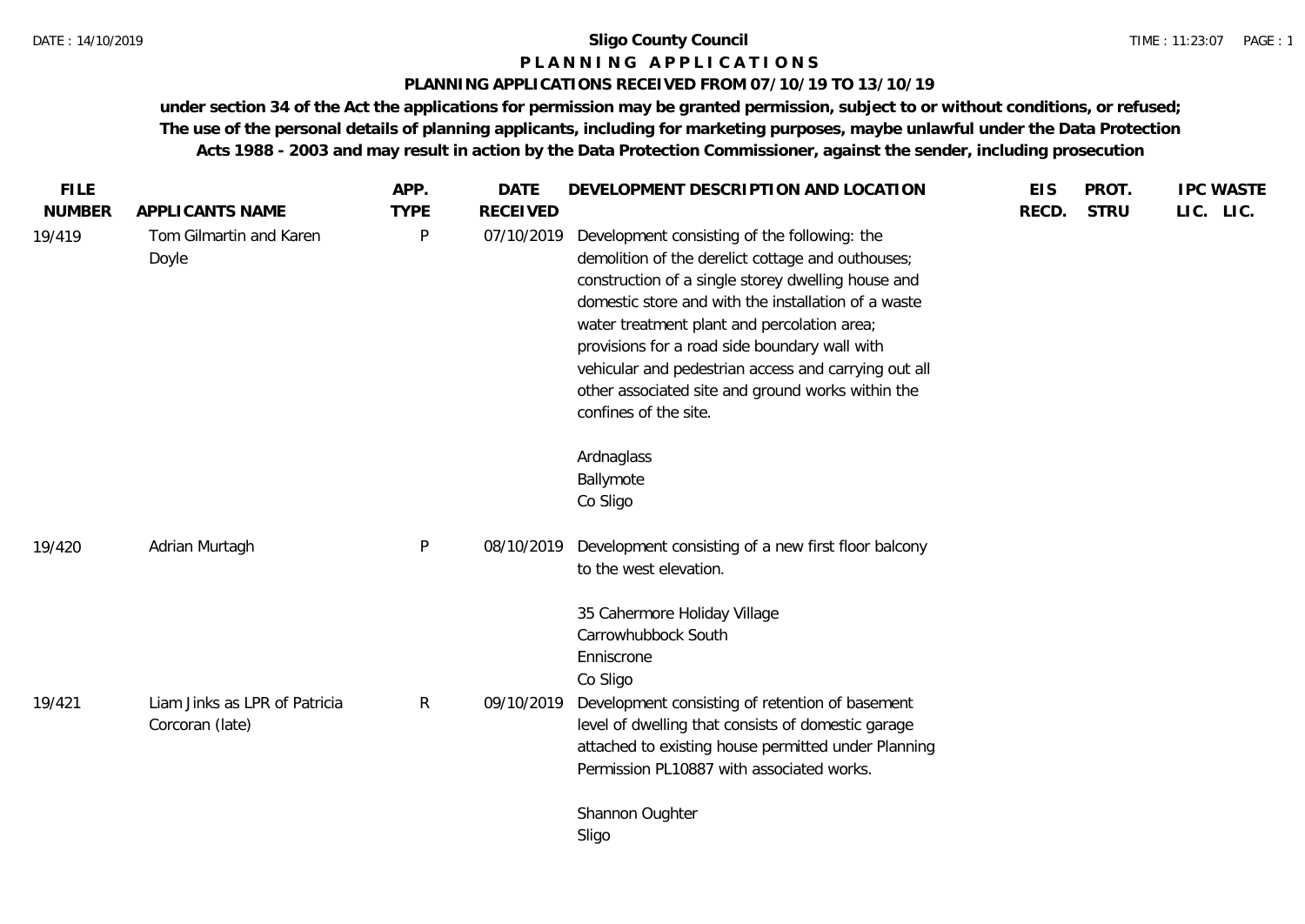## **P L A N N I N G A P P L I C A T I O N S**

## **PLANNING APPLICATIONS RECEIVED FROM 07/10/19 TO 13/10/19**

**under section 34 of the Act the applications for permission may be granted permission, subject to or without conditions, or refused; The use of the personal details of planning applicants, including for marketing purposes, maybe unlawful under the Data Protection Acts 1988 - 2003 and may result in action by the Data Protection Commissioner, against the sender, including prosecution**

| <b>FILE</b>   |                 | APP.         | <b>DATE</b>     | DEVELOPMENT DESCRIPTION AND LOCATION                                                                                                                                                                    | <b>EIS</b> | PROT.       | <b>IPC WASTE</b> |
|---------------|-----------------|--------------|-----------------|---------------------------------------------------------------------------------------------------------------------------------------------------------------------------------------------------------|------------|-------------|------------------|
| <b>NUMBER</b> | APPLICANTS NAME | <b>TYPE</b>  | <b>RECEIVED</b> |                                                                                                                                                                                                         | RECD.      | <b>STRU</b> | LIC. LIC.        |
| 19/422        | Joanna Carney   | $\sf P$      | 10/10/2019      | Development consisting of a dwelling house, public<br>sewer connection and all ancillary site works<br>necessary.                                                                                       |            |             |                  |
|               |                 |              |                 | Kilkillogue<br>Mullaghmore<br>Co Sligo                                                                                                                                                                  |            |             |                  |
| 19/423        | Stephen Herron  | $\mathsf{P}$ | 10/10/2019      | Development consisting of the construction of a<br>single domestic dwelling, proprietary effluent<br>treatment unit and soil polishing filter on site<br>together with all ancillary works and services |            |             |                  |
|               |                 |              |                 | Agharrow<br><b>Ballinfull</b><br>Co Sligo                                                                                                                                                               |            |             |                  |
|               |                 |              |                 |                                                                                                                                                                                                         |            |             |                  |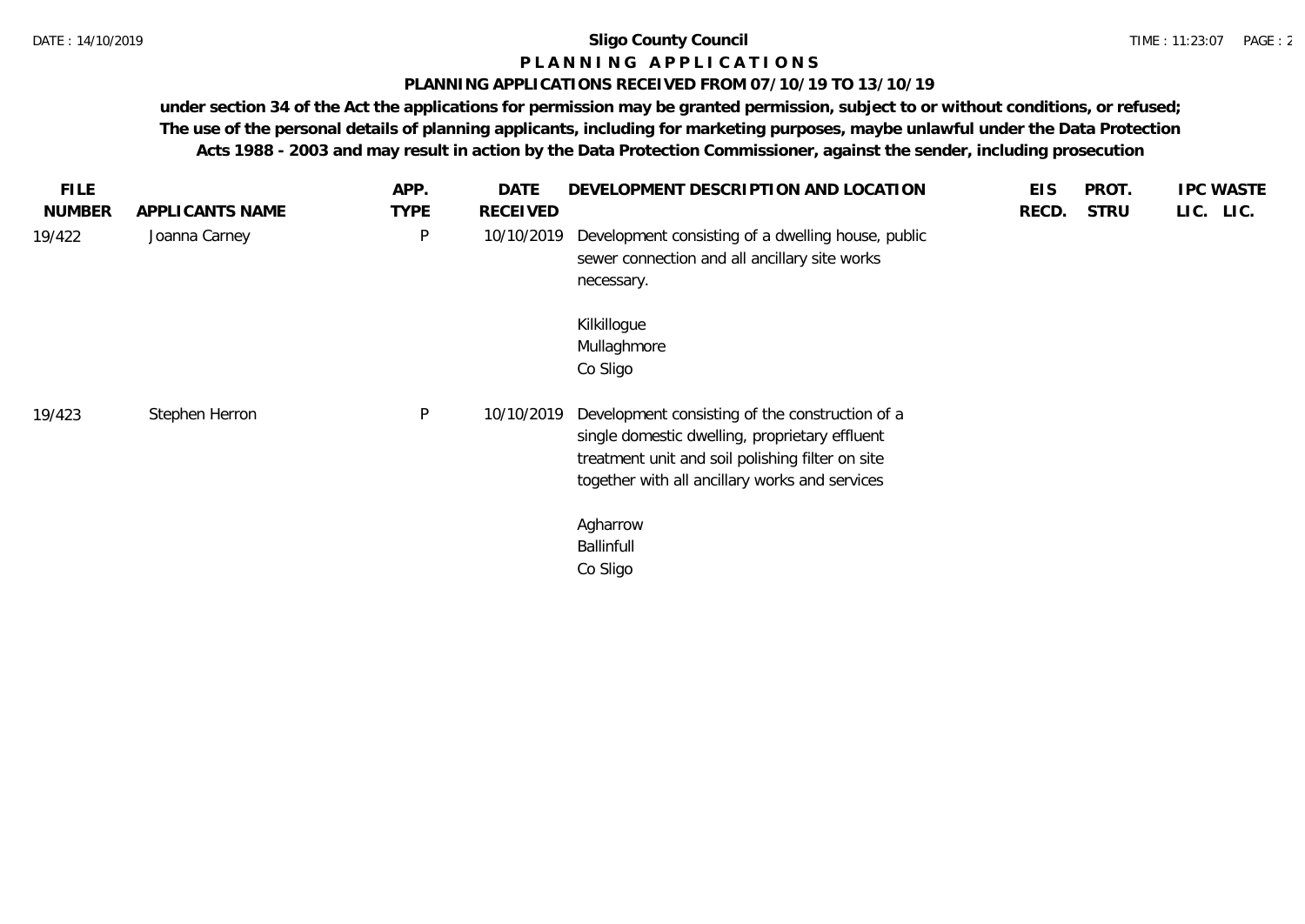#### **P L A N N I N G A P P L I C A T I O N S**

## **PLANNING APPLICATIONS RECEIVED FROM 07/10/19 TO 13/10/19**

**under section 34 of the Act the applications for permission may be granted permission, subject to or without conditions, or refused; The use of the personal details of planning applicants, including for marketing purposes, maybe unlawful under the Data Protection Acts 1988 - 2003 and may result in action by the Data Protection Commissioner, against the sender, including prosecution**

| <b>FILE</b>             |                                                                                             | APP.             | <b>DATE</b>                   | DEVELOPMENT DESCRIPTION AND LOCATION                                                                                                                                                                                                                                                                                                                                                                                                                                                                                    | <b>EIS</b> | PROT.       | <b>IPC WASTE</b> |
|-------------------------|---------------------------------------------------------------------------------------------|------------------|-------------------------------|-------------------------------------------------------------------------------------------------------------------------------------------------------------------------------------------------------------------------------------------------------------------------------------------------------------------------------------------------------------------------------------------------------------------------------------------------------------------------------------------------------------------------|------------|-------------|------------------|
| <b>NUMBER</b><br>19/424 | APPLICANTS NAME<br>Mayo, Sligo and Leitrim<br><b>Education and Training</b><br><b>Board</b> | <b>TYPE</b><br>P | <b>RECEIVED</b><br>11/10/2019 | Development consisting of the installation of 116<br>sq.metres of temporary prefabricated<br>accommodation together with all associated site<br>works and connection to existing services and<br>utilities. The accommodation includes 2 no. single<br>storey classrooms each with floor area of 58 sqm.<br>Part of the existing school contains a protected<br>structure; Sligo record of protected structures<br>2017-2023 register no. 87 and national inventory of<br>architectural heritage register no. 32306013. | RECD.      | <b>STRU</b> | LIC. LIC.        |
| 19/425                  | Anna Marie & Max Brosi                                                                      | P                | 11/10/2019                    | Colaiste Iascaigh<br>Bunowna Td<br>Easkey<br>Co Sligo<br>Development consisting the: (a) removal of existing<br>unused workshop and storage sheds, (b)<br>construction of a single storey detached dwelling<br>house, (c) construction of a detached domestic<br>storage shed, (d) connection into existing foul and<br>surface water sewers on site, (e) connection into<br>existing potable water supply on site and (e)<br>carrying out of all associated site developments<br>works and services.                   |            |             |                  |
|                         |                                                                                             |                  |                               | Kilkilloge<br>Mullaghmore<br>Co Sligo                                                                                                                                                                                                                                                                                                                                                                                                                                                                                   |            |             |                  |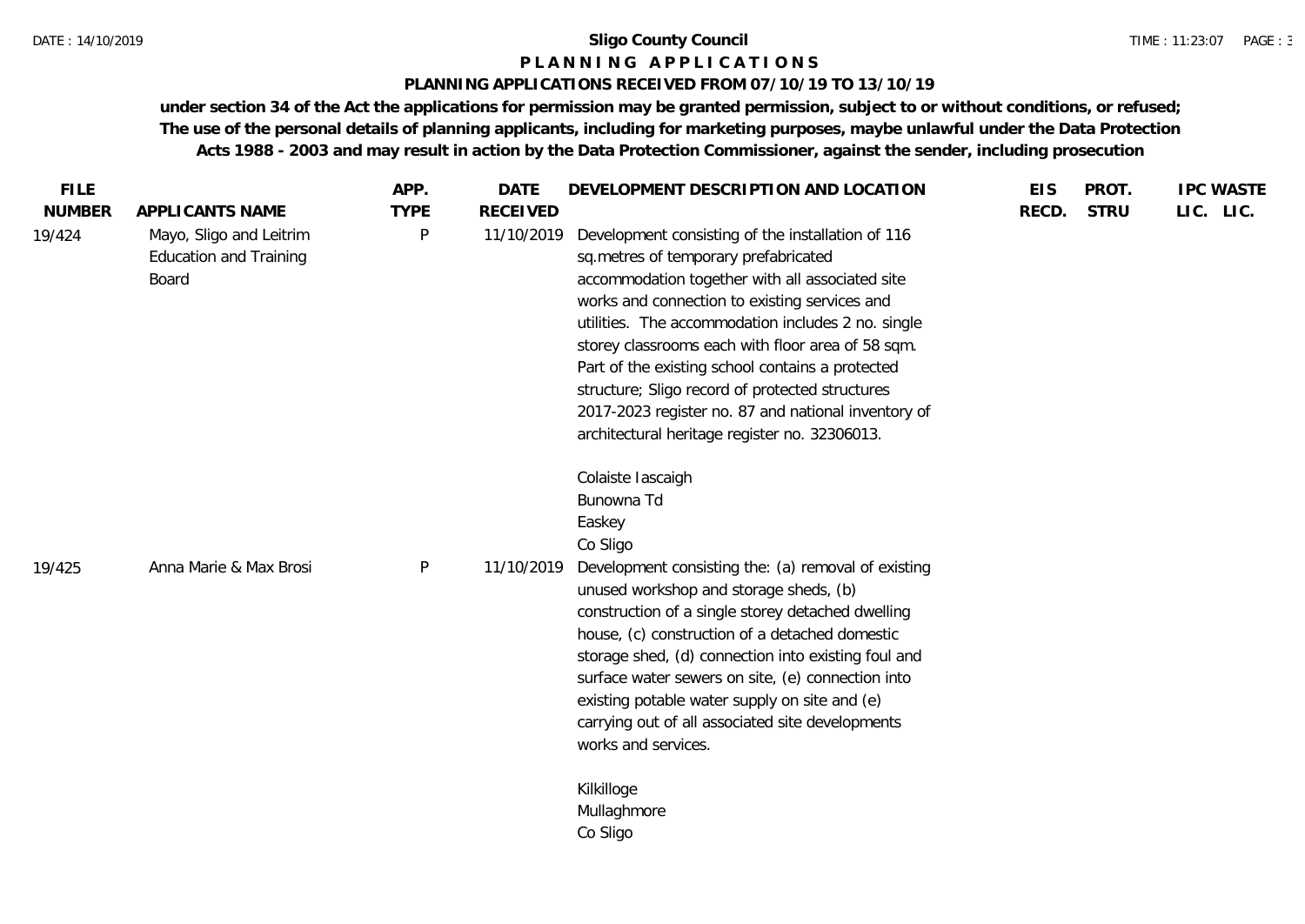#### **P L A N N I N G A P P L I C A T I O N S**

#### **PLANNING APPLICATIONS RECEIVED FROM 07/10/19 TO 13/10/19**

**under section 34 of the Act the applications for permission may be granted permission, subject to or without conditions, or refused; The use of the personal details of planning applicants, including for marketing purposes, maybe unlawful under the Data Protection Acts 1988 - 2003 and may result in action by the Data Protection Commissioner, against the sender, including prosecution**

| <b>FILE</b> |                 | APP. | DATE            | DEVELOPMENT DESCRIPTION AND LOCATION |       | <b>PROT</b> | <b>IPC WASTE</b> |
|-------------|-----------------|------|-----------------|--------------------------------------|-------|-------------|------------------|
| NUMBER      | APPLICANTS NAME | TVDF | <b>RECEIVED</b> |                                      | RECD. | STRU        | LI C.<br>LIC.    |

**Total: 7**

\*\*\* END OF REPORT \*\*\*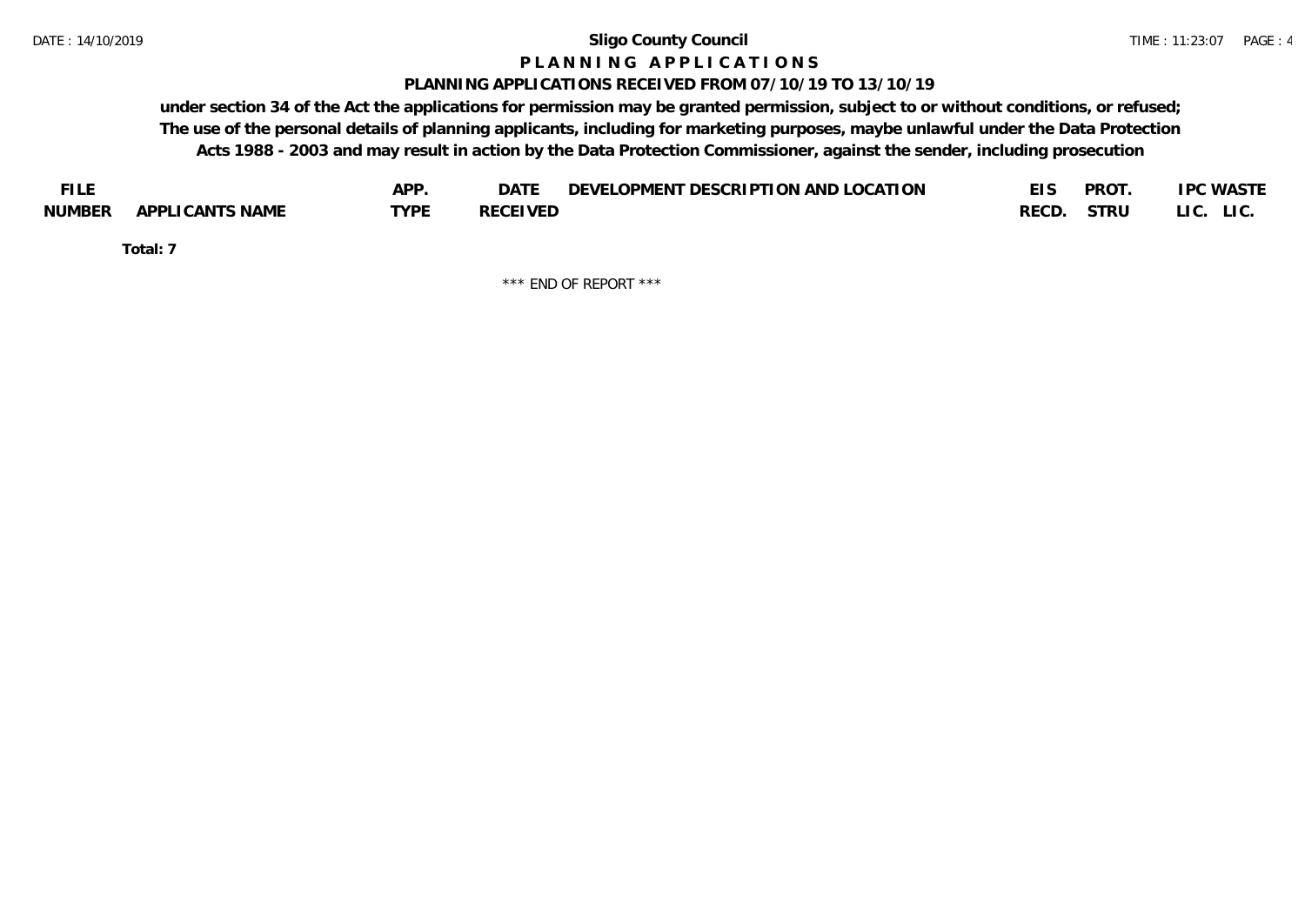# **P L A N N I N G A P P L I C A T I O N S**

# **PLANNING APPLICATIONS GRANTED FROM 07/10/2019 TO 13/10/2019**

**in deciding a planning application the planning authority, in accordance with section 34(3) of the Act, has had regard to submissions** 

# **or observations recieved in accordance with these Regulations;**

**The use of the personal details of planning applicants, including for marketing purposes, maybe unlawful under the Data Protection Acts 1988 - 2003 and may result in action by the Data Protection Commissioner, against the sender, including prosecution.**

| <b>FILE</b>   |                 | APP.         | DATE       |                                                                                                                                                                                                                                                                                                                 | M.O.       | M.O.          |
|---------------|-----------------|--------------|------------|-----------------------------------------------------------------------------------------------------------------------------------------------------------------------------------------------------------------------------------------------------------------------------------------------------------------|------------|---------------|
| <b>NUMBER</b> | APPLICANTS NAME | <b>TYPE</b>  | RECEIVED   | DEVELOPMENT DESCRIPTION AND LOCATION                                                                                                                                                                                                                                                                            | DATE       | <b>NUMBER</b> |
| 19/240        | Paul Harnett    | $\mathsf{R}$ | 19/06/2019 | for development consisting of 1. Retaining the<br>demolition of the original dwelling house and retaining<br>the new dwelling house. 2. Permission for the<br>installation of a new proprietary effluent treatment<br>system. 3 Permission to alter vehicular entrance and all<br>other ancillary site works at | 08/10/2019 | P607/19       |
|               |                 |              |            | Coolrecuill<br>Banada<br>Co. Sligo                                                                                                                                                                                                                                                                              |            |               |
| 19/345        | David Culkin    | P            | 20/08/2019 | development consisting of the construction of a new<br>dwelling house and domestic garage with onsite waste<br>water treatment system                                                                                                                                                                           | 08/10/2019 | P606/19       |
|               |                 |              |            | Knockanbaun<br>Dromore West                                                                                                                                                                                                                                                                                     |            |               |
|               |                 |              |            | Co. Sligo                                                                                                                                                                                                                                                                                                       |            |               |
|               | Total: 2        |              |            |                                                                                                                                                                                                                                                                                                                 |            |               |

\*\*\* END OF REPORT \*\*\*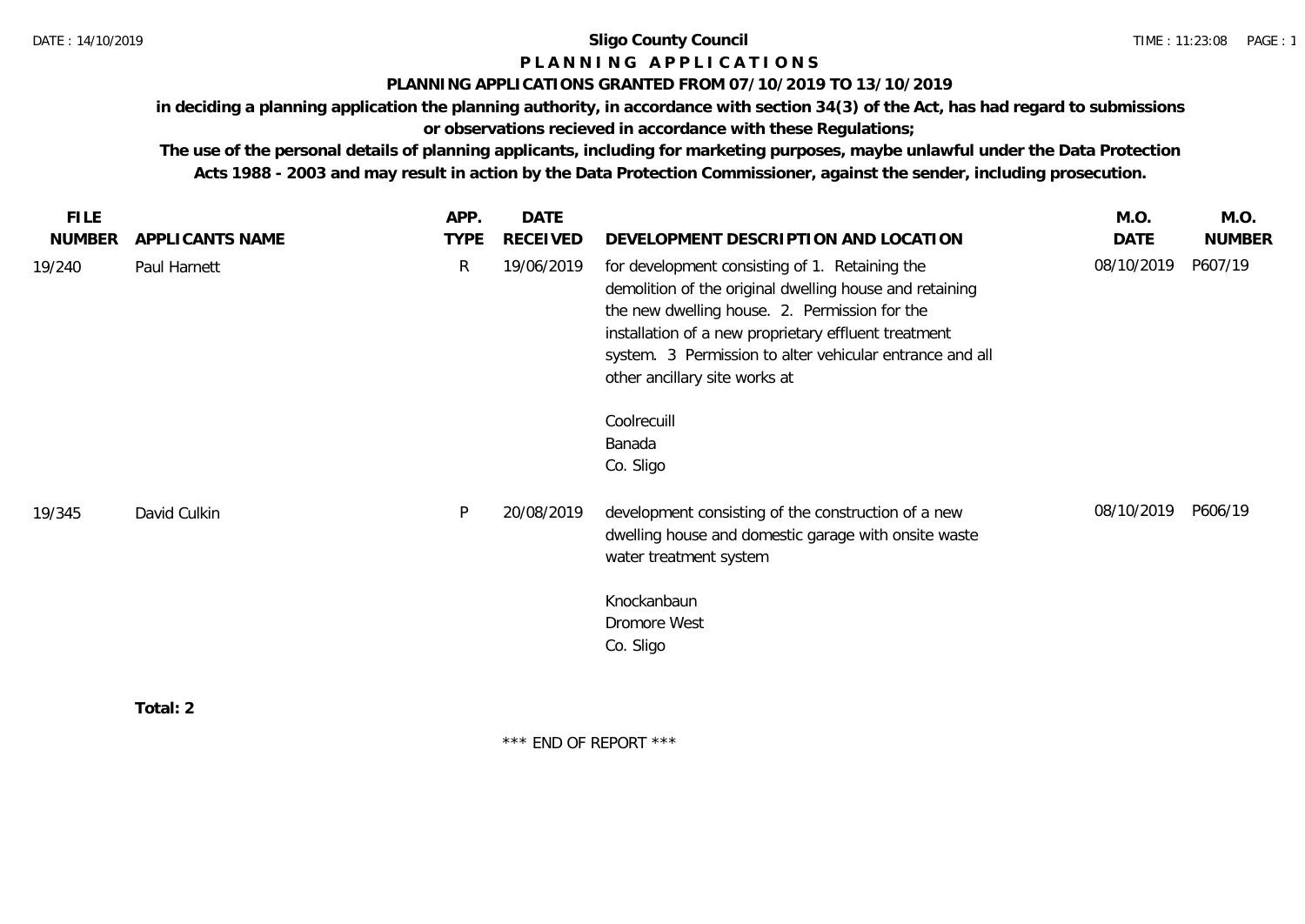# **P L A N N I N G A P P L I C A T I O N S**

# **PLANNING APPLICATIONS REFUSED FROM 07/10/2019 TO 13/10/2019**

**in deciding a planning application the planning authority, in accordance with section 34(3) of the Act, has had regard to submissions or observations recieved in accordance with these Regulations;**

**The use of the personal details of planning applicants, including for marketing purposes, maybe unlawful under the Data Protection Acts 1988 - 2003 and may result in action by the Data Protection Commissioner, against the sender, including prosecution.**

| <b>FILE</b>   |                              | APP.        | DATE       | DEVELOPMENT DESCRIPTION AND                                                                                                                                                                                                                                                                                                                                                                                                                                                                                                                            | M.O.       | M.O.          |
|---------------|------------------------------|-------------|------------|--------------------------------------------------------------------------------------------------------------------------------------------------------------------------------------------------------------------------------------------------------------------------------------------------------------------------------------------------------------------------------------------------------------------------------------------------------------------------------------------------------------------------------------------------------|------------|---------------|
| <b>NUMBER</b> | APPLICANTS NAME              | <b>TYPE</b> | RECEIVED   | LOCATION                                                                                                                                                                                                                                                                                                                                                                                                                                                                                                                                               | DATE       | <b>NUMBER</b> |
| 19/356        | Castleheath Developments Ltd | P           | 29/08/2019 | development consisting of (a) Demolish existing<br>Ocean Wave Lodge Hotel. (b) Demolish 2 no.<br>existing houses in a semi-detached block. (c)<br>Construct 7 no. Terraced dwelling houses in two<br>blocks. (d) Construct 2 no. dwelling houses in a<br>semi-detached block. (e) Construct 12 no.<br>apartments units in two blocks along with 2no.<br>Retail units on ground floor of unit nearest public<br>road. (f) Connect to all services and utilities. (b)<br>Construct new entrance (H) Carry out all ancillary<br>works as required on site | 08/10/2019 | P605/19       |
|               |                              |             |            | Carrowbunnaun<br>Strandhill<br>Co. Sligo                                                                                                                                                                                                                                                                                                                                                                                                                                                                                                               |            |               |

**Total: 1**

\*\*\* END OF REPORT \*\*\*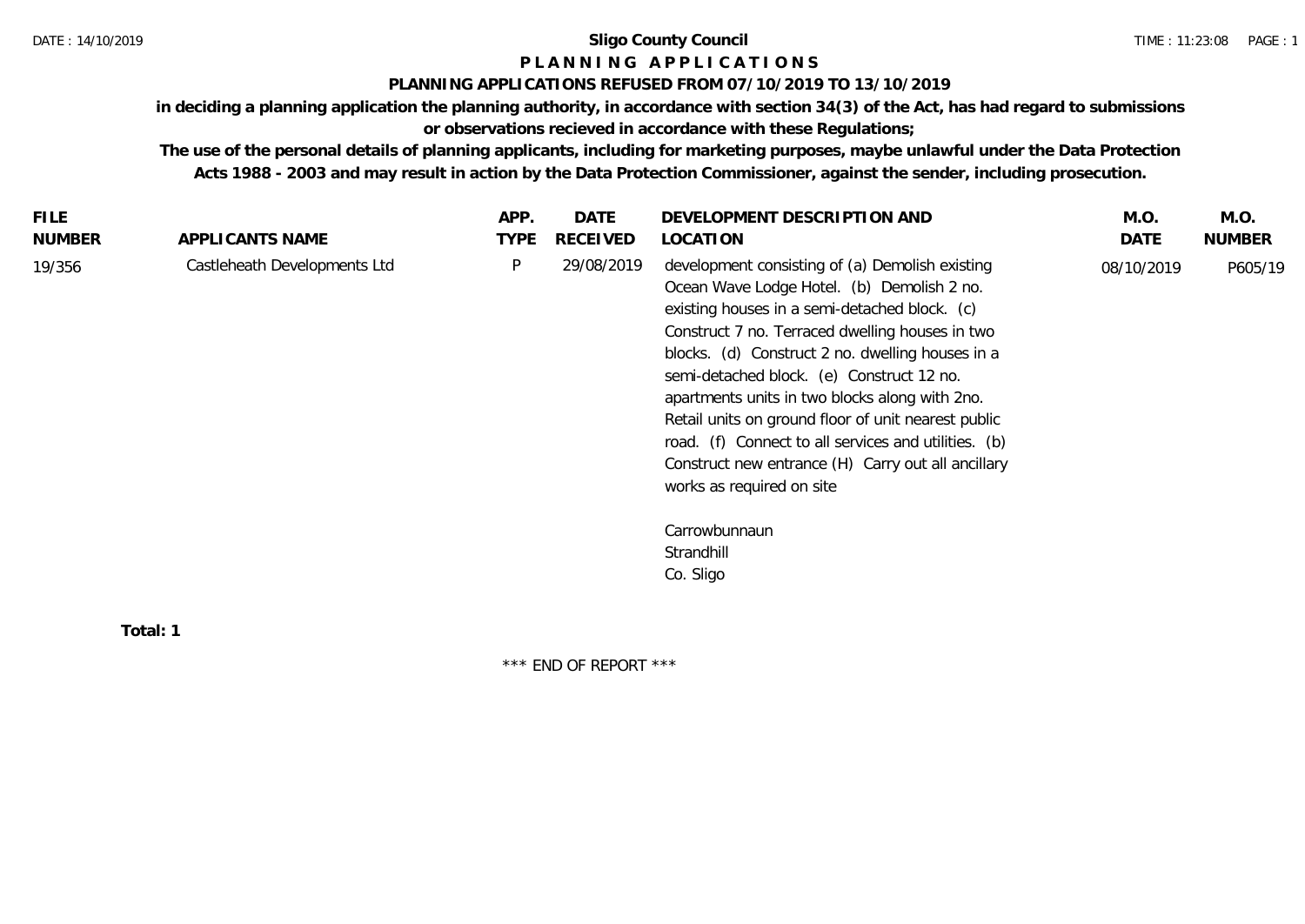# **A N B O R D P L E A N A L A APPEALS NOTIFIED FROM 07/10/2019 TO 13/10/2019**

| <b>FILE</b> | APPLICANTS NAME    | APP  | DECISON L   | L.A. DEVELOPMENT DESCRIPTION AND LOCATION | B.F         |
|-------------|--------------------|------|-------------|-------------------------------------------|-------------|
|             | NUMBER AND ADDRESS | TYPE | <b>DATE</b> | <b>DEC</b>                                | <b>DATE</b> |

 **Total : 0**

**\*\*\*\*\*\*\*\*\*\*\*\* END OF REPORT \*\*\*\*\*\*\*\*\*\*\*\***